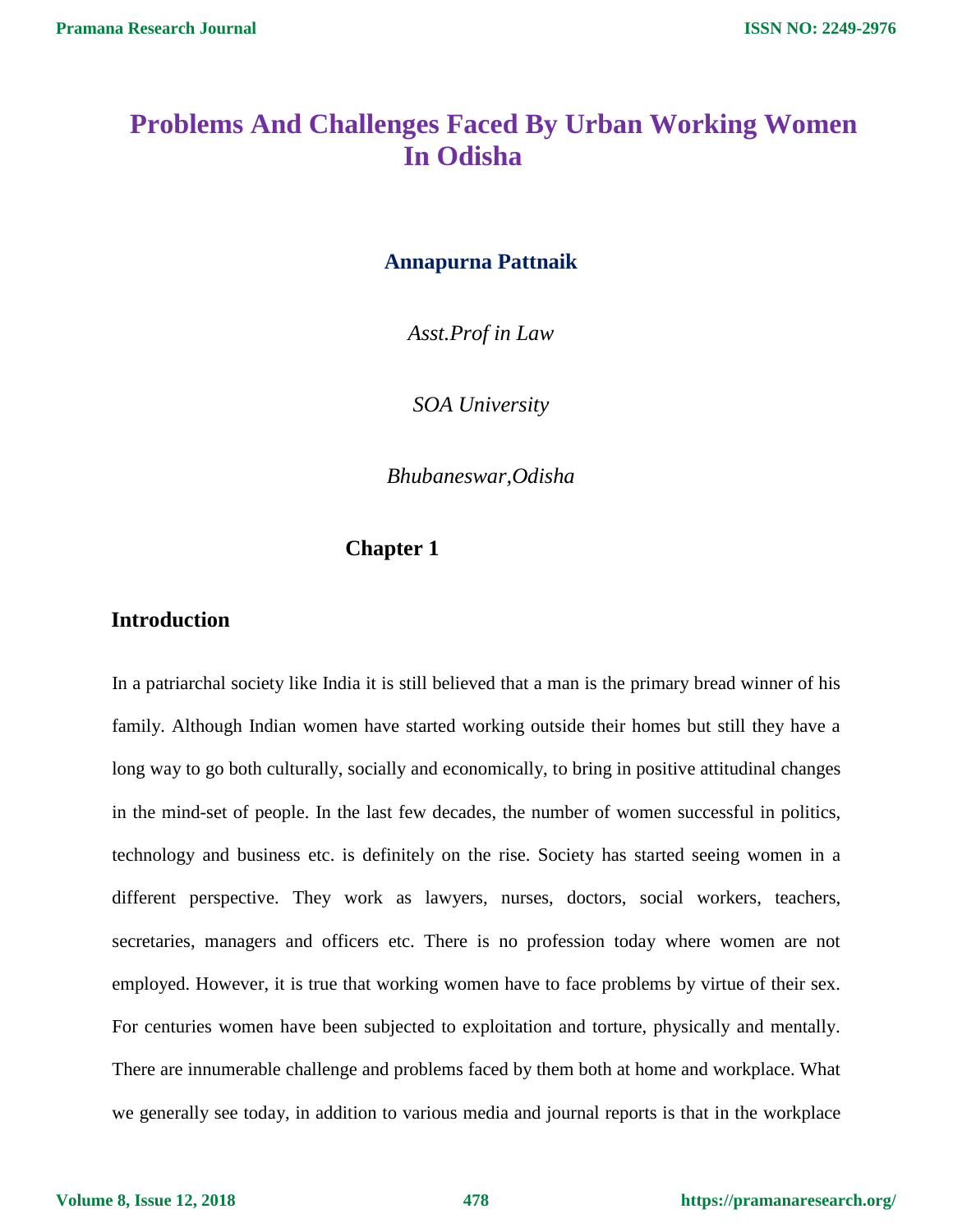women generally face mental stress, discriminatory practices, safety and security issues etc (Martin, 1989). India's patriarchal society thinks of women only as homemakers and sexual objects and is generally subjected to exploitation and torture (Dube,2001). .Economic, social and political empowerment of women is essential for the development of any society. Working women are essential for the development of the society, so empowerment of women is important to the process of upliftment of economic, social, political status of women. Traditionally women have been the under-privileged ones in the society, not enjoying the same rights or standards of living as the other half of the population. According to Robin (2002) **"**Sexism is the root oppression, the one which, until and unless we uproot it, will continue to put forth the branches of racism, class, hatred, ageism, competition, ecological disaster and economic exploitation.

No other human differentiations can be similarly powerful in reproducing oppressions, and so, women are the realleft."

Status of women can be broadly defined as the degree of socio-economic equality and freedom enjoyed by women. Economic, social and cultural factors interplay for reinforcing the gender differences in ownership, control and access to land through inheritance, marriage or informal networks (Arun, 1994). Women's economic status in the household, depends on three levels of influence, viz., women's acquired economic and social power, the socio-economic status of their households and the level of support and opportunities in the community (Zhao, 1991).Women's economic well-being is usually enhanced by women acquiring independent sources of income that begets increased self-esteem and improved conditions of their households and the overall level of development in their communities. The gender gap in the ownership and control of property is the most significant contributor to the gender gap in the economic well- being, social status and empowerment of women (Andal,2002). Women have been playing vital roles in households since ages. Now women are also recognized for their value in the workplace and are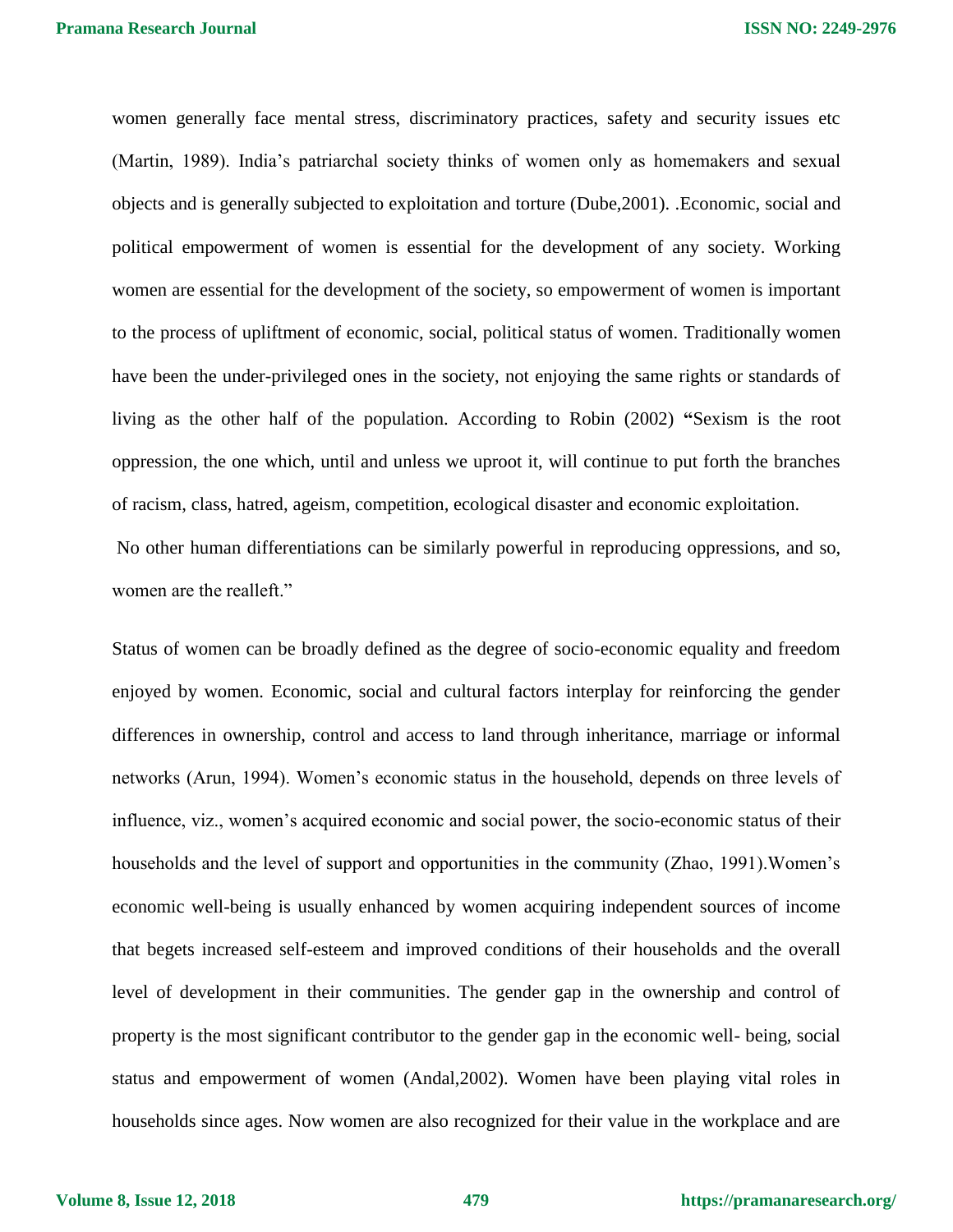engaged in wide range of activities of work in addition to their routine domestic work. Building a society where women can breathe freely without fear of oppression, exploitation, and discrimination is the need of the hour, to ensure a better future for the next generation.

#### **Rationale and Significance of the Study**

Educated urban women are presumed to be more aware of the opportunities and challenges of the workplace or educated urban women can better understand their roles and limitations in the workplaces and are perceived to be bold enough to develop their own personalities, with or without encouragement from their families. An assessment of the problems and issues plaguing urban working women is therefore a necessity for better understanding of workplace dynamics related to women.It is possible to accept that as more and more women have entered the workforce, there is no longer a solid family-support at home (Schwarts, 1992). "Women have increased their participation in paid employment considerably during the past 30 years, but men have notincreased their participation in housework to the same extent" (Evertsson and Nermo, 2004). Women still perform majority of the care giving role and juggling of work in the family. Gender is seen as a significant determinant of negative job spill-over because employed women are expected to carry out the responsibility for family services and still be able to smoothly handle their work roles (Delgado and Canabal, 2006). It is a fact that women have to face problems just by virtue of their being women. And if they are working the problems are multiplied manifold. Working women are those who are in paid employment. Social attitude to the role of women lags much behind the law. This attitude which considers women fit for certain jobs and not for other jobs influences those who are involved in the recruitment of female employees. Women working in some industries, factories, banks, hospitals etc. complain that they do not get time to look after and give care to their babies. The efficiency of a working woman is always suspected and questioned by most people, especially their male counterparts.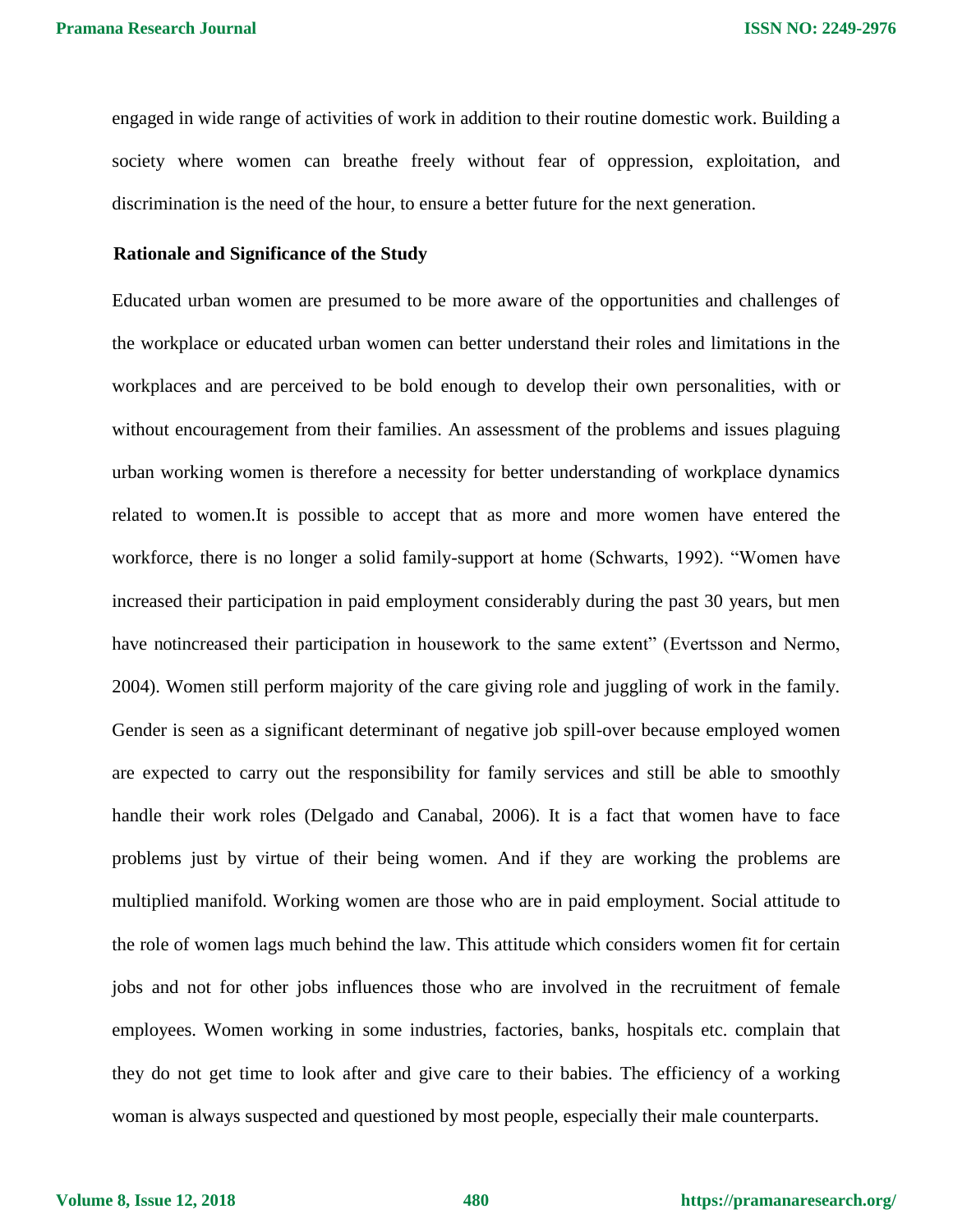The present study therefore aims at finding out if women face challenges in the workplaces which pose problems for them, and what are those particular challenges that women face working in the various sectors and what credible solutions and coping mechanisms can be offered to help them lessen such problems, so that women can understand their own value and ability to face problems in different ways. The study also aims at finding the problems of different age group working women and different categories of women like single, married, separate/divorcee, widow etc. Understanding the problems in a clear way would assist us in finding adequate answers in reducing the problems.

#### **Research Problems**

The study evinces the following research problems for the study at hand related to problems and challenges faced by working women in the workplace: they are Balancing between paid employment and family care, work related stress problems faced by workingwomen, Tolerance of abuse, violence and discrimination, Mental pressure and safety problems.

#### **Objectives of the Study**

The study attempts to address the following key research objectives:

- 1. To gain knowledge about the problems and challenges faced by urban working women in theworkplace.
- 2. To identify the key socio-economic pointers contributing to women's status, safety and security.
- 3. To study women's involvement in various activities/ organizations for upliftment of family, community and society that can lead to their overalldevelopment.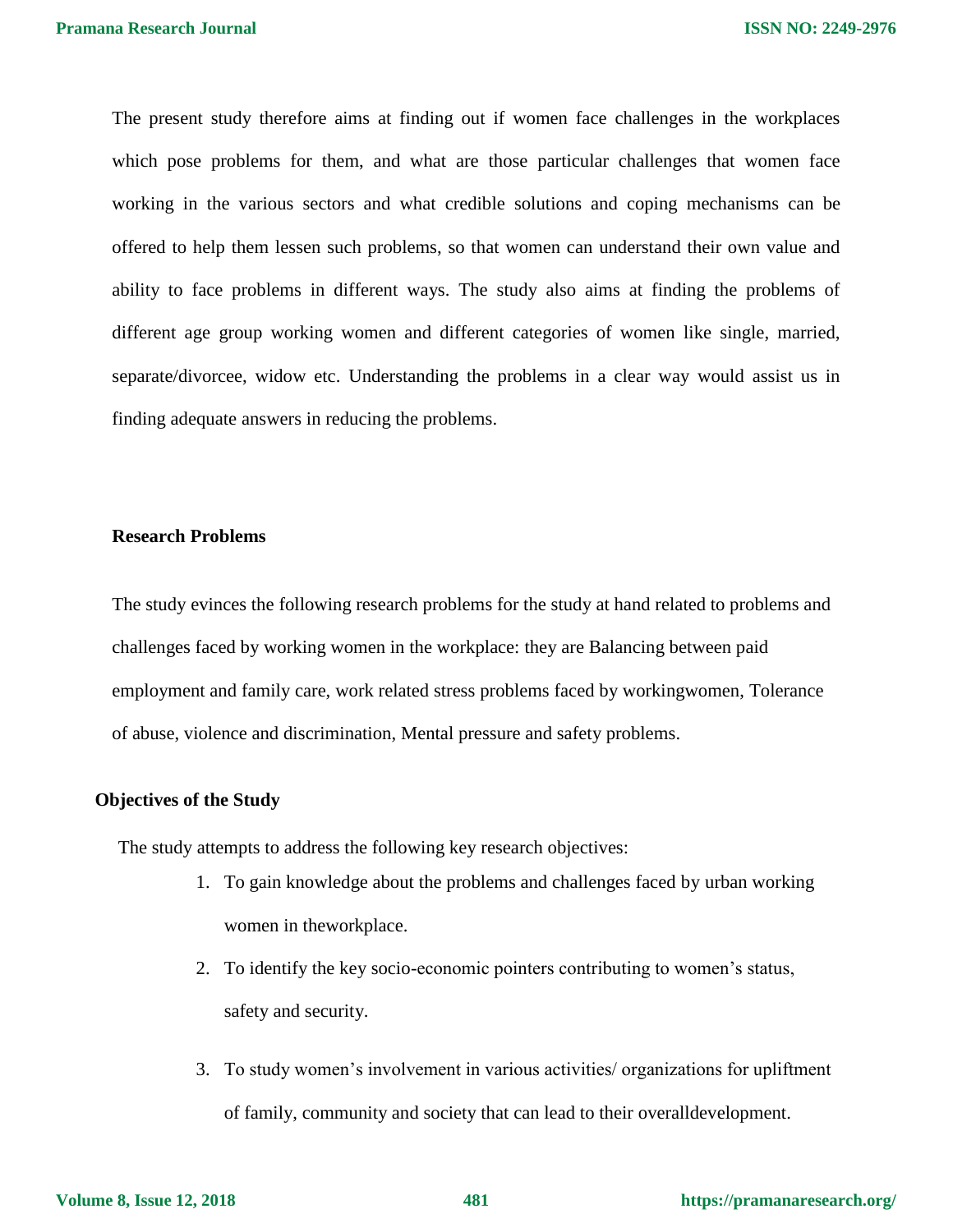### **Implication of the Study**

The study would help us in understanding the present status of women in our society what kind of problems they are going through

- To find out the gaps between the problems faced and probable solutions to the problems faced by workingwomen.
- To create awareness among the society about the equal importance of men andwomen.
- To improve the existing status and security of the women.

# **Chapter 2**

### **Review of Literature**

The literature review shows that more focus is on married working women than on unmarried working women (Karl, 2009). The World Bank (1991) estimates that Indian Women make up onethird of the labor force. Singhal (1995)is of the opinion that, "Participation of women in workforce is essential for economic development and population planning."

Somjee (1989) has some very strong critical comments. She has said that "in the history of women's studies, which is not very long, a variety of approaches have been adopted in order to understand women's problems and find solutions to them. such approaches range from how women are perceived in various cultures and historical settings, given their biological functions and what nature 'intended' them to do, to their decline in power and status vis-à-vis men in the complex social evolution, to a widely shared emphasis on the need to make women equal through the economic on the need to make women equal through the economic and legal route which treats them as individuals rather than those having the sole responsibility for looking after the family."

Mitra (1997) analyses the causes and comes to some important conclusions: "Relationship between women and professions could be perceived as one of women in full- fledged professions, medicine, law, academics, etc and another in the semi-professions-like nursing, teaching, clerks."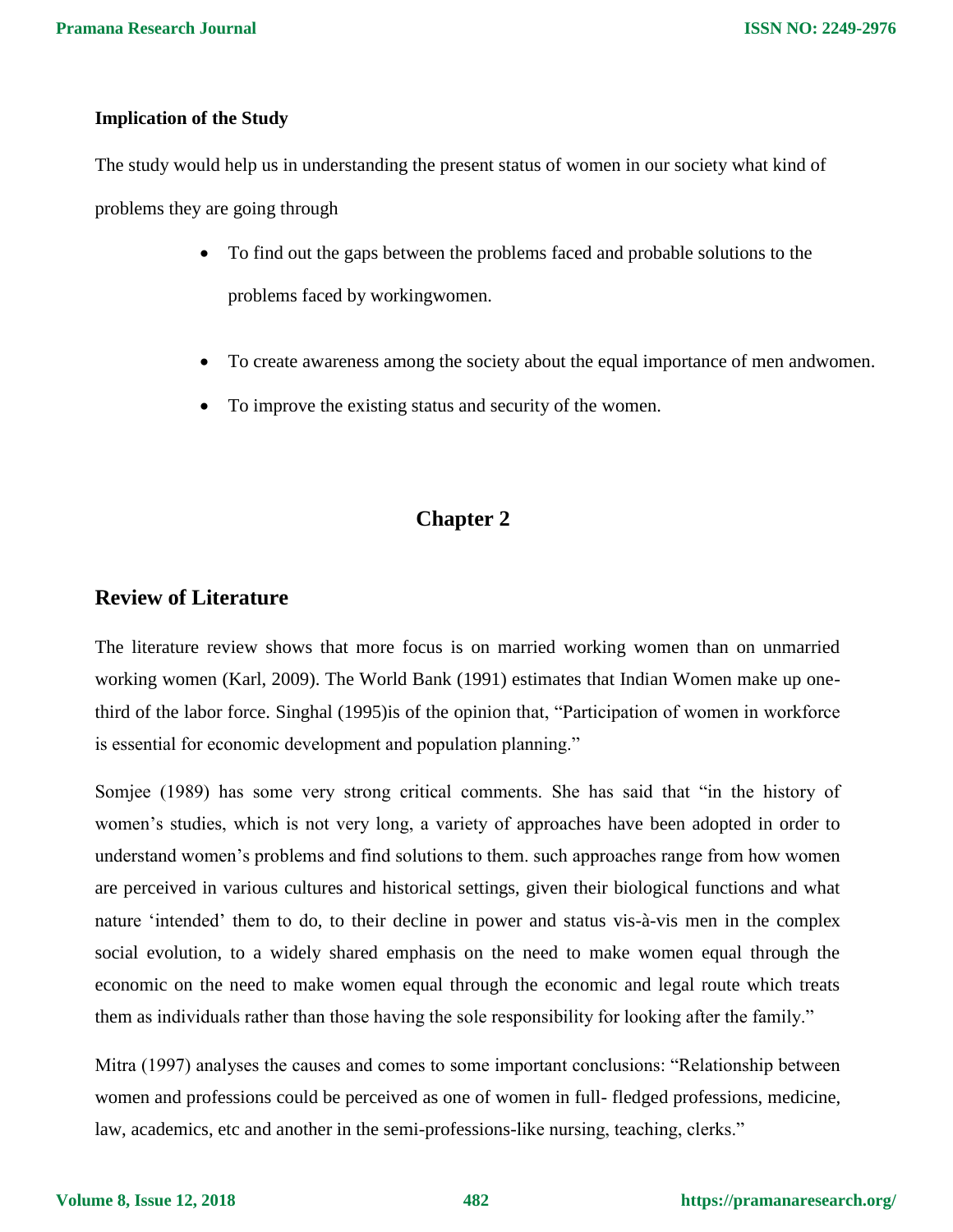Okolo (1989) studied that another obstacle is the lack of role models of executive women due to their scarce presence in top managerial positions. Likewise, this study found out that there is no gender difference in organizational hierarchies when a woman has already gained access to them. "The lack of impact in women can occur because executive and managerial women have developed survival features becoming immune to the effects of men's hierarchies. A hierarchy composed by men solely may have an effect upon the election of a managerial board, and then its further influence is not very strong."

Ronald J. Burke, Mustafa Koyuncu and Lisa Fiksenbaum (2010) examined the relationship of the perceived presence of organizational practices designed to support women's career advancement and their work attitudes and satisfaction and their psychological well-being. Data were collected from 286 women in managerial and professional jobs working in a large Turkish bank, a 72 percent response rate. Five organizational experiences were considered: negative attitudes towards women, equal treatment, support, career barriers and male standards. Women reporting more supportive organizational experiences and practices were more engaged in their work, more job and career satisfied, and indicated greater levels of psychological well- being."

Wentling (2003) showed that the twin roles of women cause tension and conflict due to her social structure which is still more dominant. In her study on working women in Delhi, she has shown that "traditional authoritarian set up of Hindu social structure continues to be the same basically and hence women face problem of role conflict change in attitudes of men and women according to the situation can help to overcome theirproblem."

Sophia J. Ali (2011) "investigated the challenges facing women in career development. She found that most of the women employees were dissatisfied with career development programmers and women were discriminated against in career development opportunities. The study recommended that organizations should strive to ensure that career development programmers were set to enhance career development amongst women employees. Top management should also be committed to the career development of women, and organizations should also introduce affirmative action to urgently address career development ofwomen."

Skinner and Pocock (2008) investigated the relationship between work overload, work schedule control, work hours and their fit with preferences and work-life conflict among full-time employees (N=887). It was found that the "strongest association with work-life conflict was demonstrated by work overload, followed by work schedule control, work hours and work hours fit. Time-based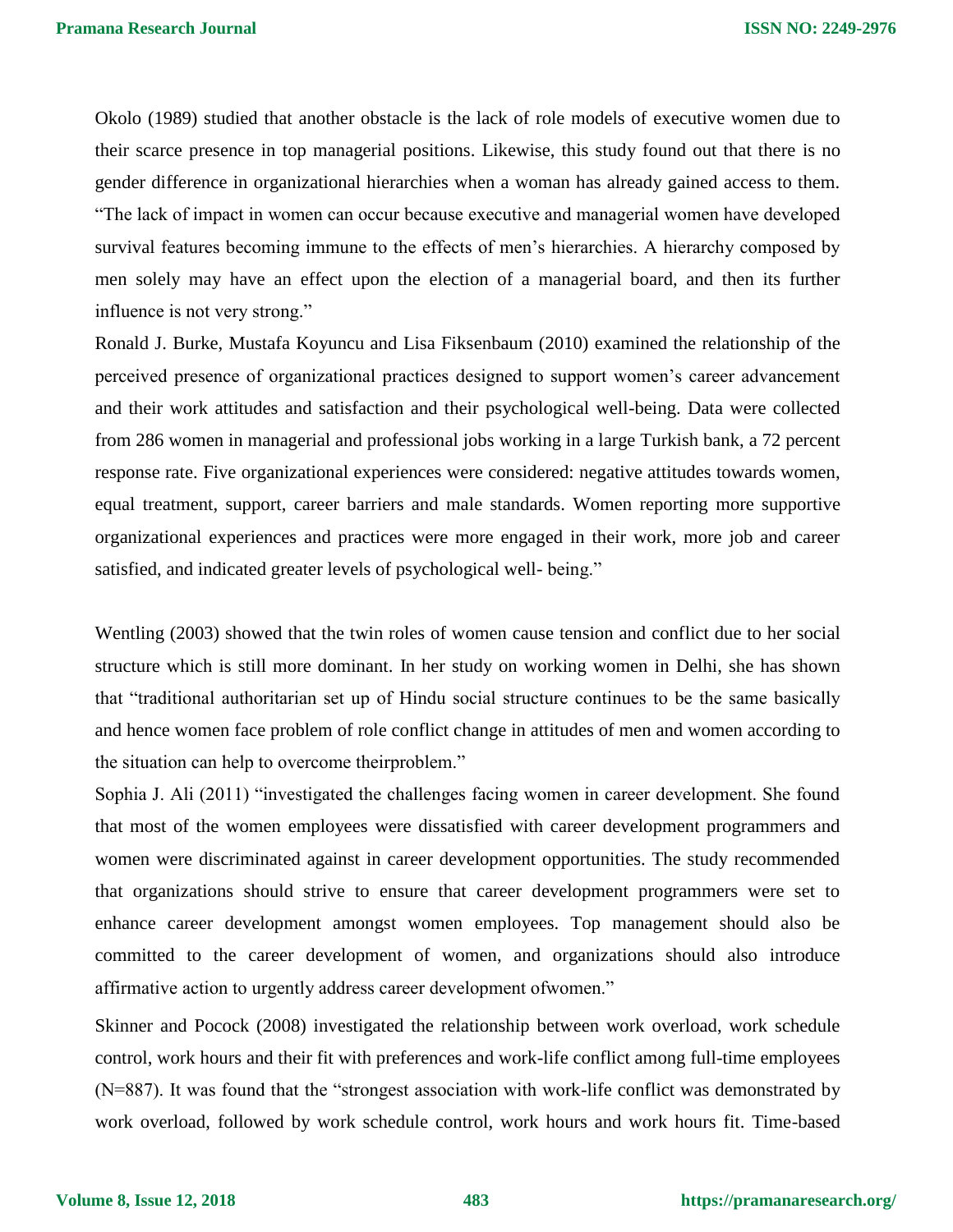work life policies, procedures and interventions were found necessary, but not sufficient, for addressing work-life conflict. They called for effective management of work overload to support a healthy work-life relationship."

Ahmad and Aminah (2007) examined the work-family conflict experienced by 239 married female production operators in dual-career families, the social support they received and the coping strategies used to manage the conflict. "The women experienced more work interference with family than family interference with work. The intensity of work interference with family was significantly higher in the earlier life-cycle stage than in the later stage. About two thirds of the women indicated that they intended to leave their job upon having another child, mainly due to the rising cost of child-care services. They received the least social support from their supervisors compared to other sources, and tended to cope with conflict using reactive role behavior and personal role redefinitionstrategies."

### **Chapter 3**

### **Research Methodology**

#### **Nature and Scope of theStudy**

The study is exploratory in nature and seeks to identify the problems and challenges faced by urban women in different professional sectors like public sector enterprises, banks, schools and colleges, hospitals, commercial organizations etc. Further the study also aims also at finding out the organizational supports for women employees so that the women employees are able to give their best to their organization and are able to reach their full potential. The present study surveyed only urban women employees in Bhubaneswar city. The study was conducted within Bhubaneswar city and it is multi-linguistic, multi-ethnic, multi-religious and multi-cultural. This diversity makes it more attractive for this research study. The places covered for the study were the local schools, colleges, banks, hospitals, Commercial organizations etc. Primary data was collected from 75 working women of the organized sector using a mixed-methods approach that included face to face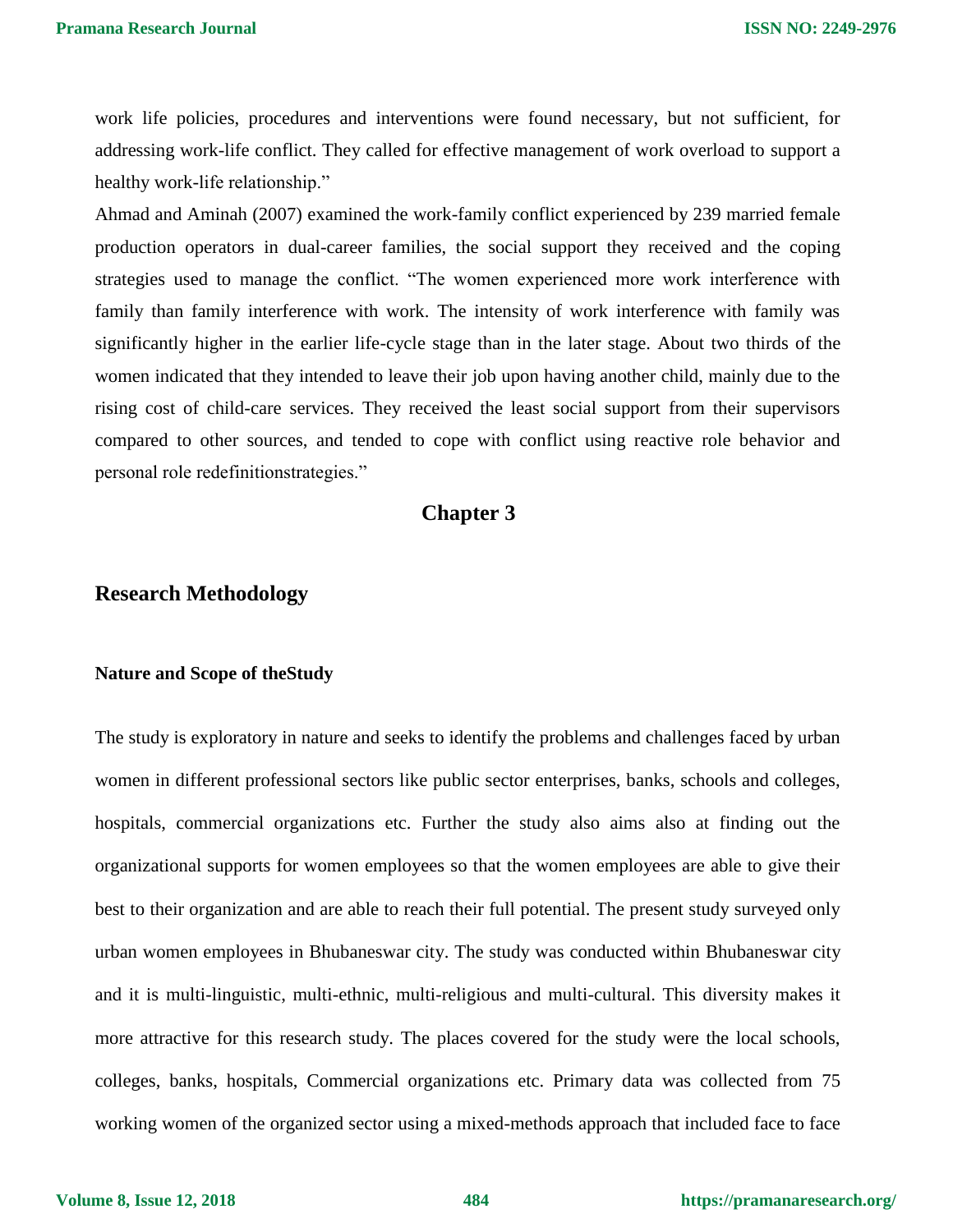interviews, Focus Group Discussions (FGDs) and questionnaire. Seventy-five responses were found to be complete and valid. The data collection period ranged a one month period from December 2016 to January 2017.

#### **Methods**

Methods was adapted for establishing the validity and reliability of the study:Data were collected using face to face interviews and through two focus group discussions and the questionnaire method.

#### **Data collection process**

Both qualitative and quantitative aspects have been taken into consideration for the study. The methodology followed was a questionnaire-based survey among the urban working women of the selected localities and there is a face to face interviews and FGDs. Data were collected using the personal contact approach. Questionnaires were distributed to a sample of 75 working women located in Bhubaneswar city. The statements/items for the questionnaire were formed after consulting relevant literature and some preliminary study conducted in the area. Besides the attitude scale, the survey questionnaire also included a section to capture the general profile of respondents. They were asked about their demographic background including age, education level, marital status, occupation, years of experience, nature of organization etc.

### **Chapter 4**

### **Results and Discussions**

The graphical representation of each of the items is given below:

1. How long did it take for you to get promoted in comparison to male colleagues of the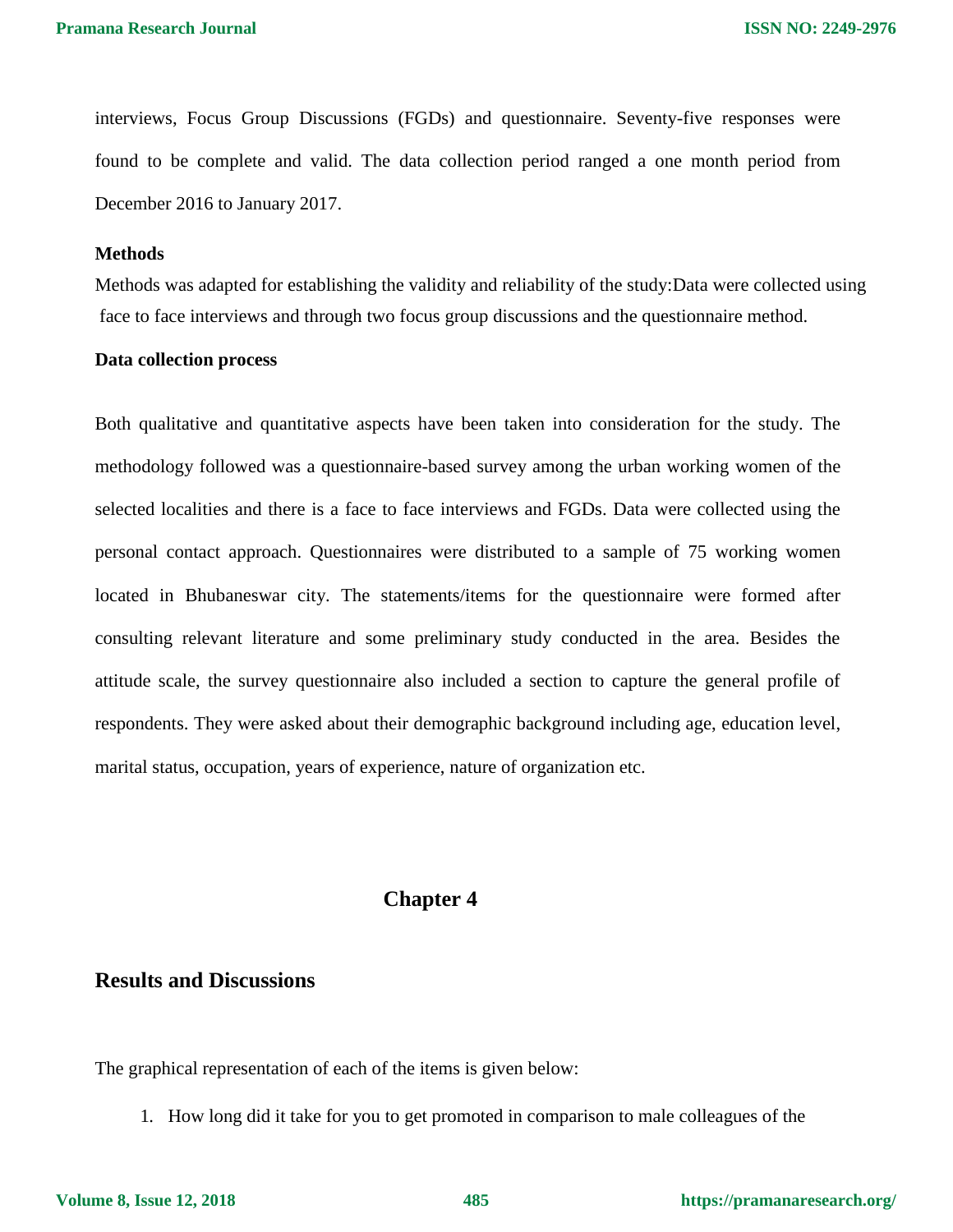sameposition?

### **Table 4.1: Time Taken for Women to get promoted as compared to their male**

|                   | No. of respondent | Percentage $(\% )$ |
|-------------------|-------------------|--------------------|
| <b>Equal time</b> |                   | ЭJ                 |
| Longer            |                   |                    |
| <b>Earlier</b>    |                   |                    |

**colleagues (in nos.)**

### **Figure 4.1: Percentage distribution of time taken for women employees getting**



**promoted as compare to their male colleagues**

Source: Primary data

Inference: According to the above information 65% of female employees were promoted at the same time irrespective of their gender, 17% women were promoted earlier than their male colleagues and 18% took longer than their male peers**.** The above data reflects that gender bias related to promotions do not prevail much in the working atmosphere.

2. Do you work as much as your male colleagues or are you required to work less than male?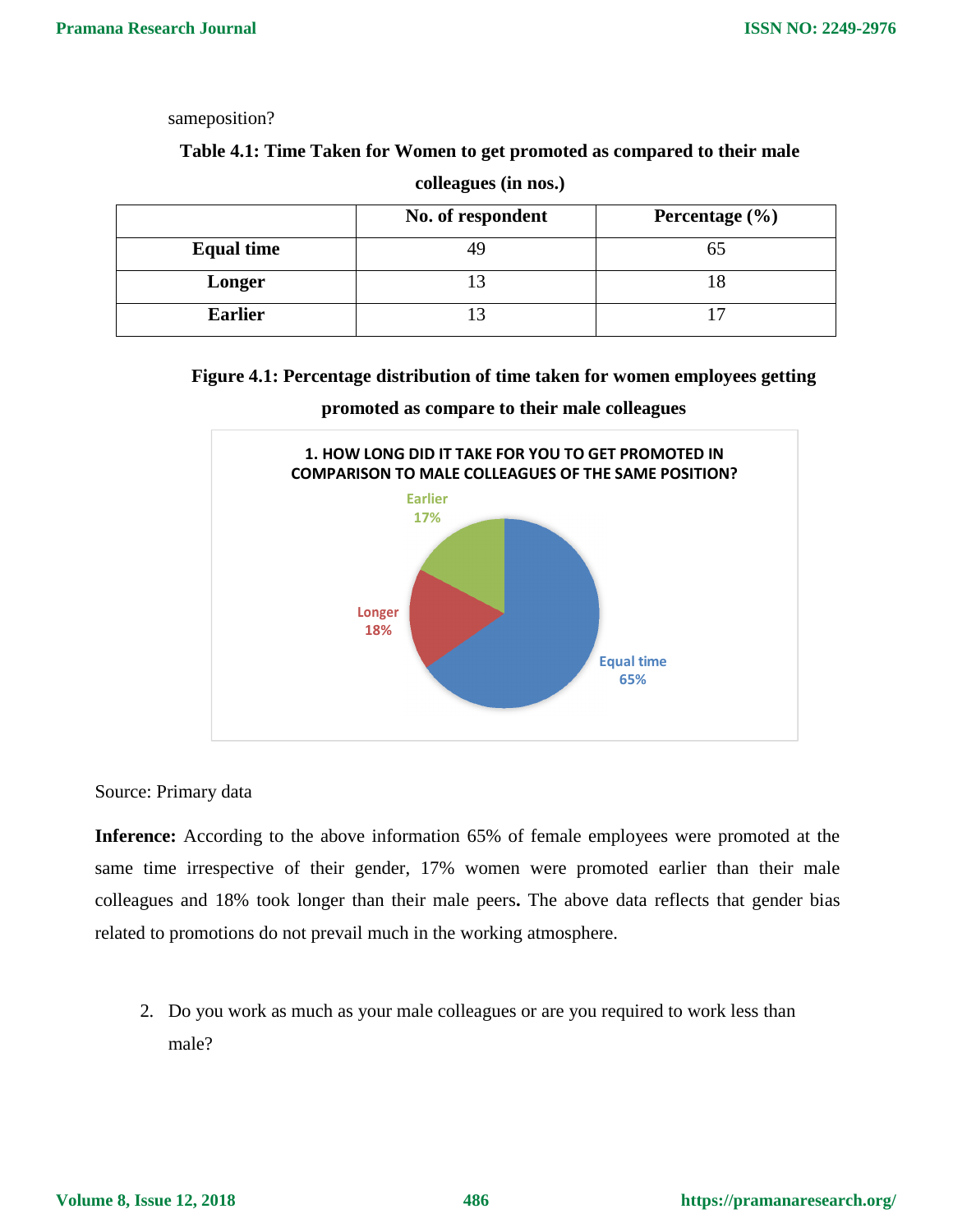|                | No. of respondent | Percentage $(\% )$ |
|----------------|-------------------|--------------------|
| Yes            |                   |                    |
| N <sub>0</sub> |                   |                    |
| Can't say      |                   |                    |

**Table 4.2: Time spent on women (in nos.)**





Source: Primary data

**Inference:** According to the above information 46% women agreed they were working as much as male colleagues, 17% women were not sure about their answers and 37% women agreed they were not working as much as their male colleagues because sometimes post or position also matter in work process. Accordingly duration of work hour factor also differs for men and women.

3. Do you think people draw conclusions about your character, reputation and attitude the way theylike?

**Table 4.3: Regarding people drawing conclusions about working women's character without any reasons (in nos.)**

|           | No. of respondent | Percentage $(\% )$ |
|-----------|-------------------|--------------------|
| Yes       | 50                |                    |
| No        |                   |                    |
| Can't say |                   |                    |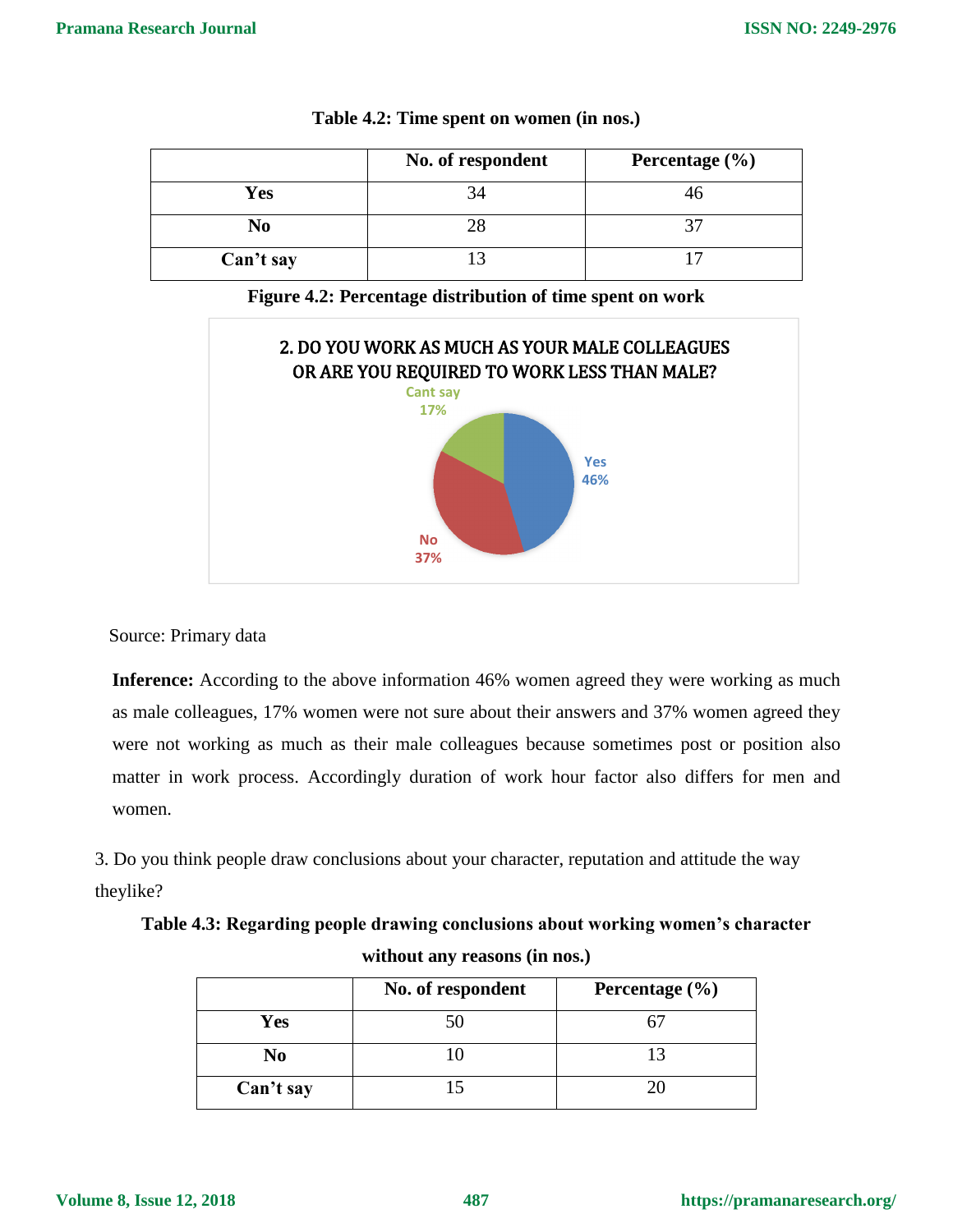**Figure 4.3: Percentage distribution of perception regarding people drawing conclusions** 



**about working women's character without any reasons**

Source: Primary data

**Inference:** According to the above information 67% women agreed people draw conclusions about character, reputation and attitude the way they like, 13% women said they were not bother not have a time to think about others and 20% said don't have any idea what people said about them.

4.Do you suffer from any health complications like mood swings, depression, concentration problems due to problems atworkplace?

| No. of respondent | Percentage $(\% )$ |
|-------------------|--------------------|
| σU                |                    |
|                   |                    |
|                   |                    |
|                   |                    |

**Table 4.4: Women suffering from health related issues due to problems in the workplace (in nos.)**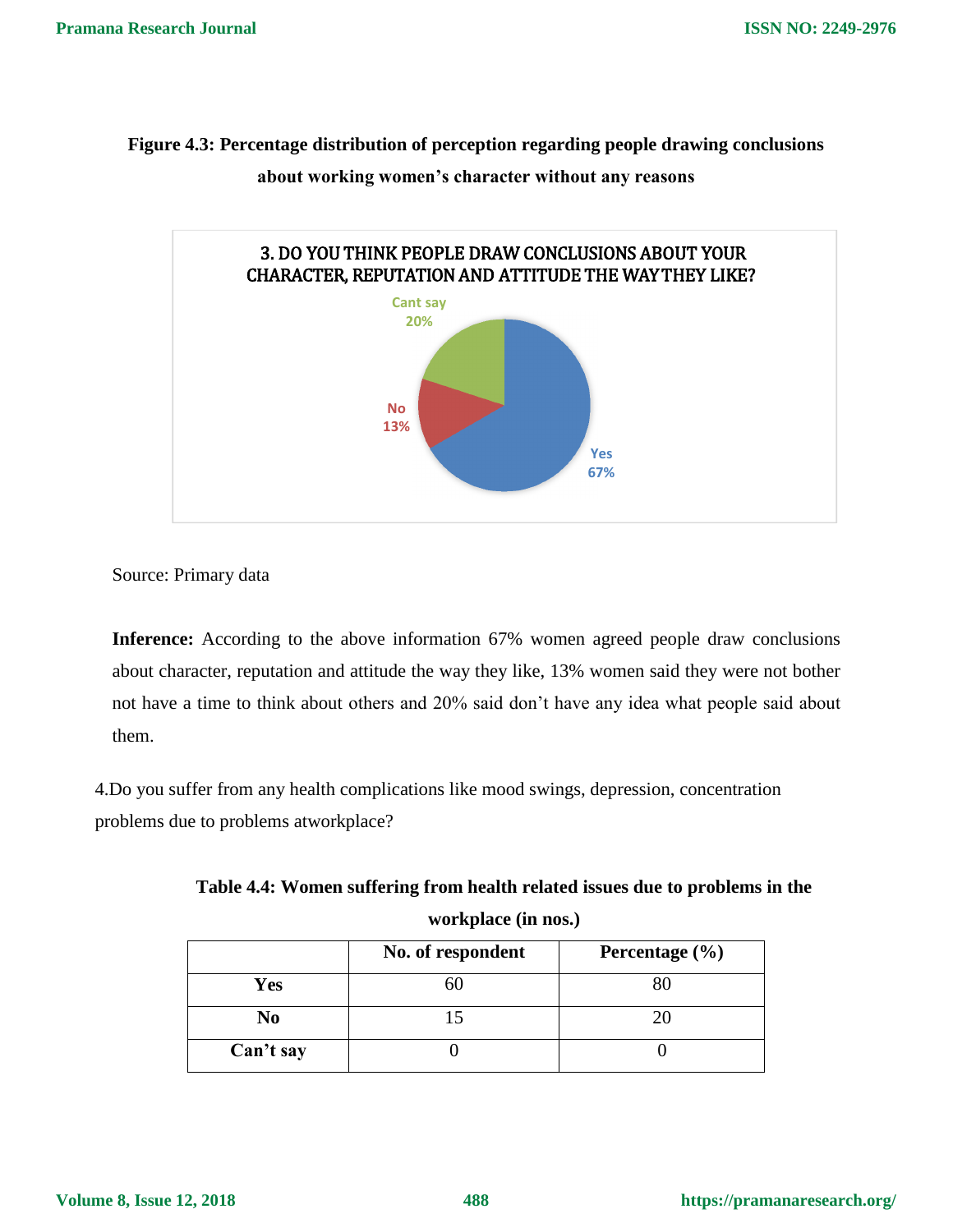### **Figure 4.4: Percentage distribution of women suffering from health related issues**



**due to problems in the workplace**

Source: Primary data

**Inference:** According to the above information 80% women suffer from health complications, 20% women have not faced any kind of health complications like headache, depression, concentration problems etc.

5.Are you given easier jobs at work as compared to malecandidates?

**Table 4.5: Perception of women on being given easier jobs at work as compared to male candidates (in nos.)**

|           | No. of respondent | Percentage $(\% )$ |
|-----------|-------------------|--------------------|
| Yes       |                   |                    |
| No        |                   |                    |
| Can't say |                   |                    |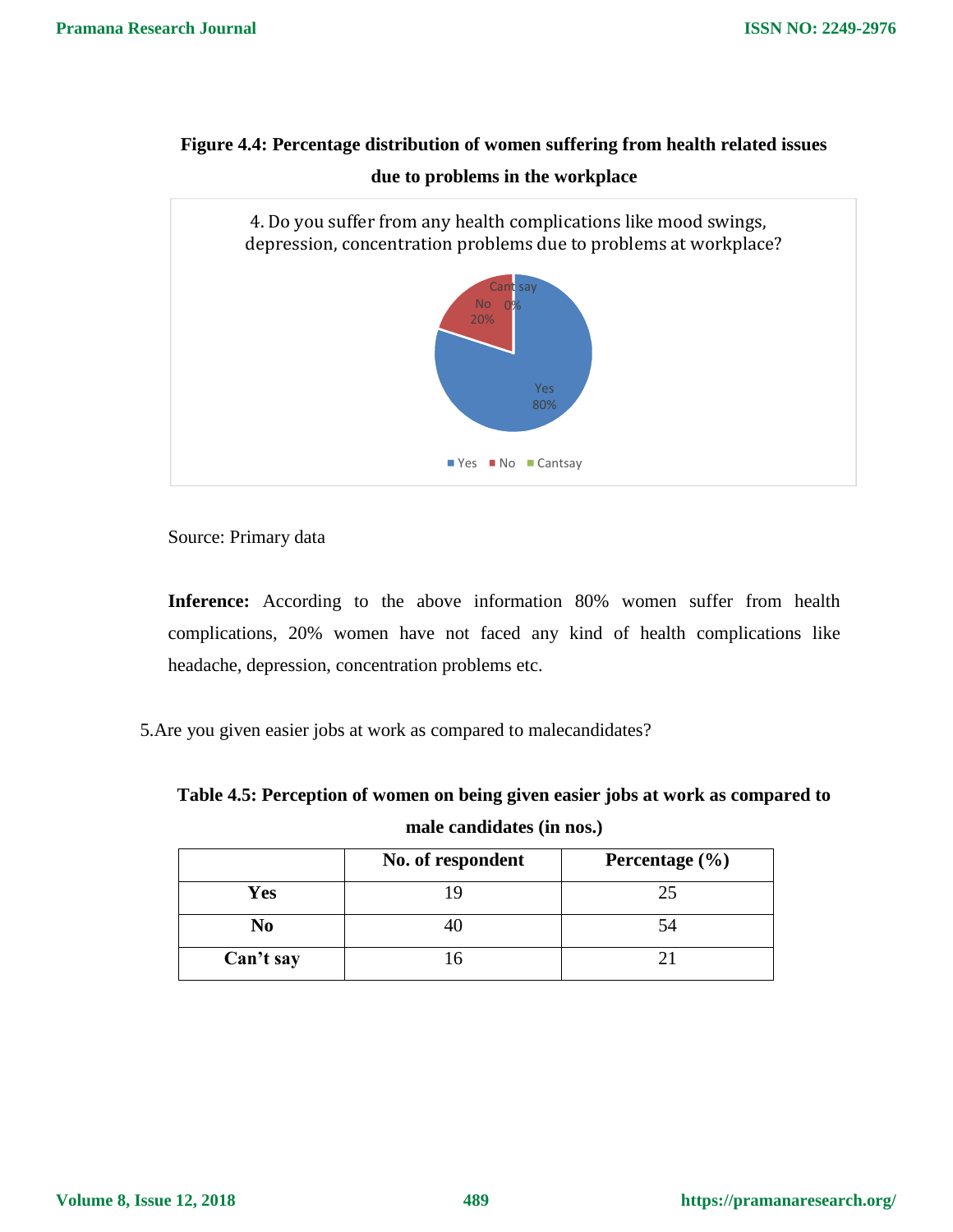



Source: Primary data

Inference: According to the above information majority of the women are of the opinion that they are not given any easier jobs as compared to their male colleagues. They work as hard as anyone.

6.Do your seniors/colleagues/male members/other members respectyou?

|           | No. of respondent | Percentage $(\% )$ |
|-----------|-------------------|--------------------|
| Yes       | 50                |                    |
| No        |                   |                    |
| Can't say |                   |                    |

**Table 4.6: Perception of women on being given respect at their workplace(in nos.)**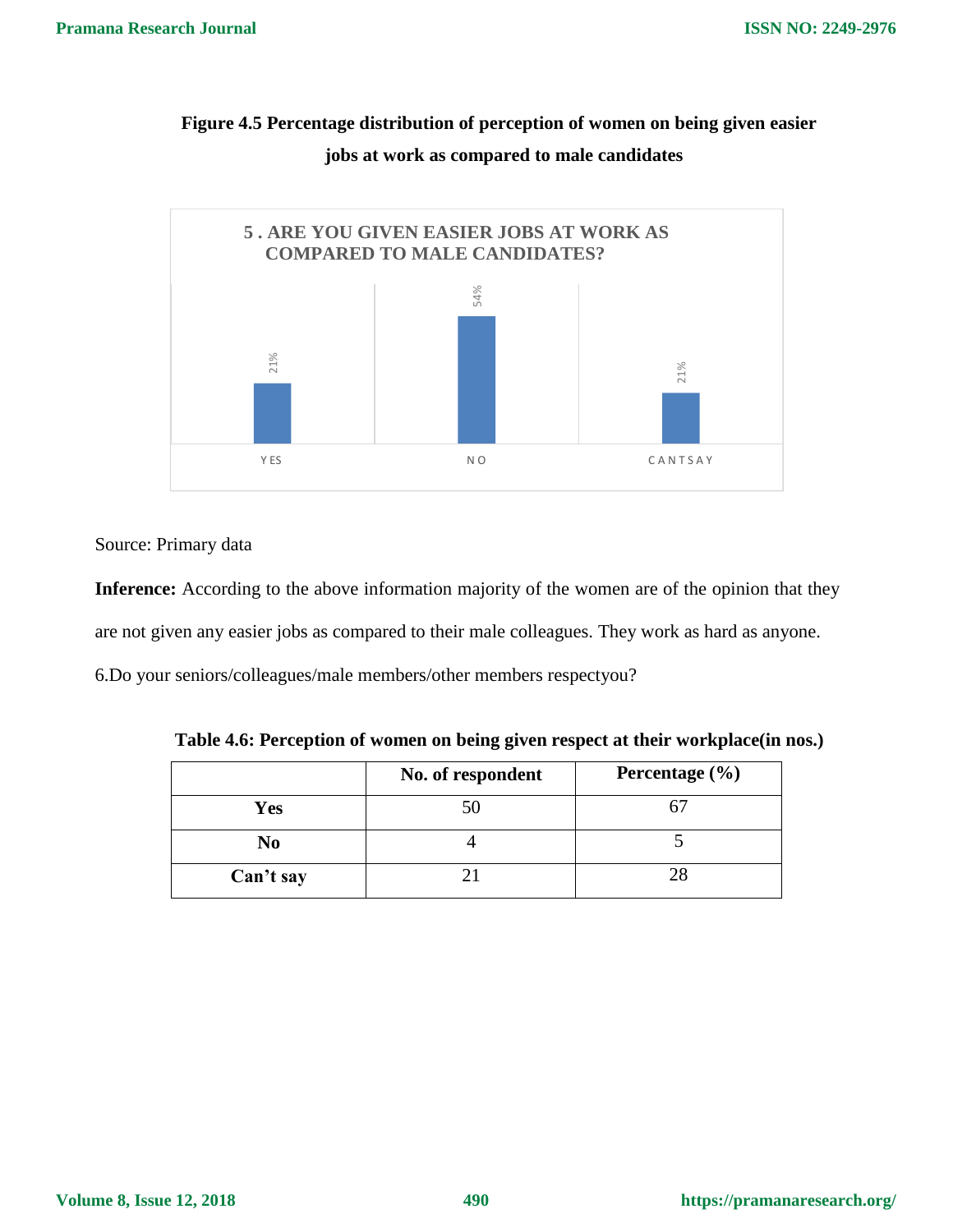# **Figure 4.6 Percentage distribution of perception of women on being given respect at their workplace**



Source: Primary data

Inference: According to the above information women in general feel that people respect them in

theworkplace.

7.Do you think you have been treated differently by your colleagues/seniors/boss/other members because you are a woman?

### **Table 4.7 perception among women on being treated differently by their**

|     | No. of respondent | Percentage $(\% )$ |
|-----|-------------------|--------------------|
| Yes |                   |                    |
| NO  | ΉΙ                |                    |

### **colleagues/seniors/boss/other members (in nos.)**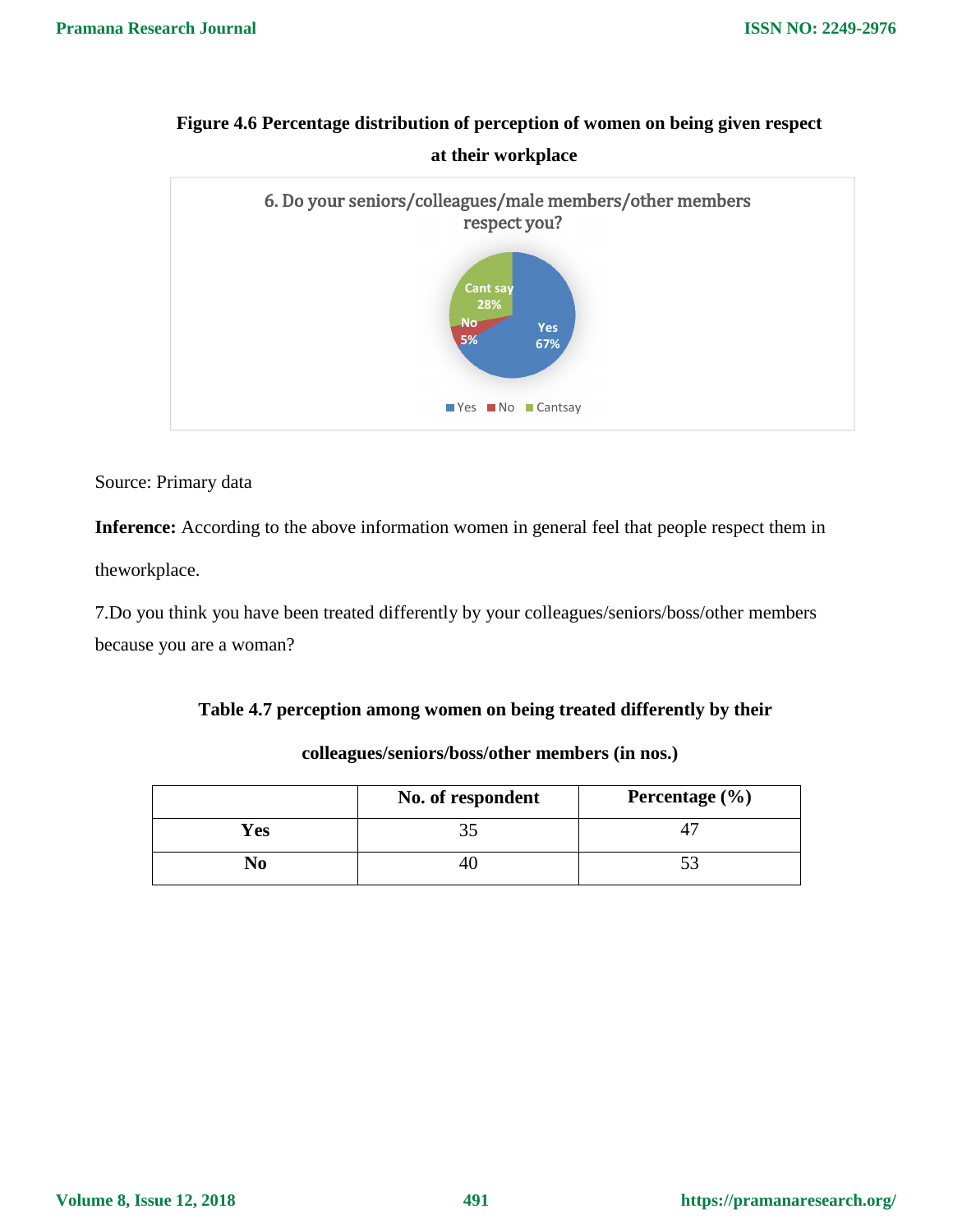# **Figure 4.7 percentage distribution of perception among women on being treated differently by their colleagues/seniors/boss/other members**



Source: Primary data

**Inference:** According to the above information 53% female responded said that were not treated differently while 47% female responded said they were treated differently. People enjoy working with friends, which often inadvertently turns into favoritism. It can start as something as simple as being included on a lunch outing where business is discussed and may lead to something much more substantial, like getting salary and promotional benefits. Wanting to work with people you like is fine, as long as it is fair to other employees.

8.Are you facing problems related to your family life and professionallife?

### **Table 4.8 Perception among women facing problems related to your family life and**

### **professional life (in nos.)**

|     | No. of respondent | Percentage $(\% )$ |
|-----|-------------------|--------------------|
| Yes |                   |                    |
| No  |                   |                    |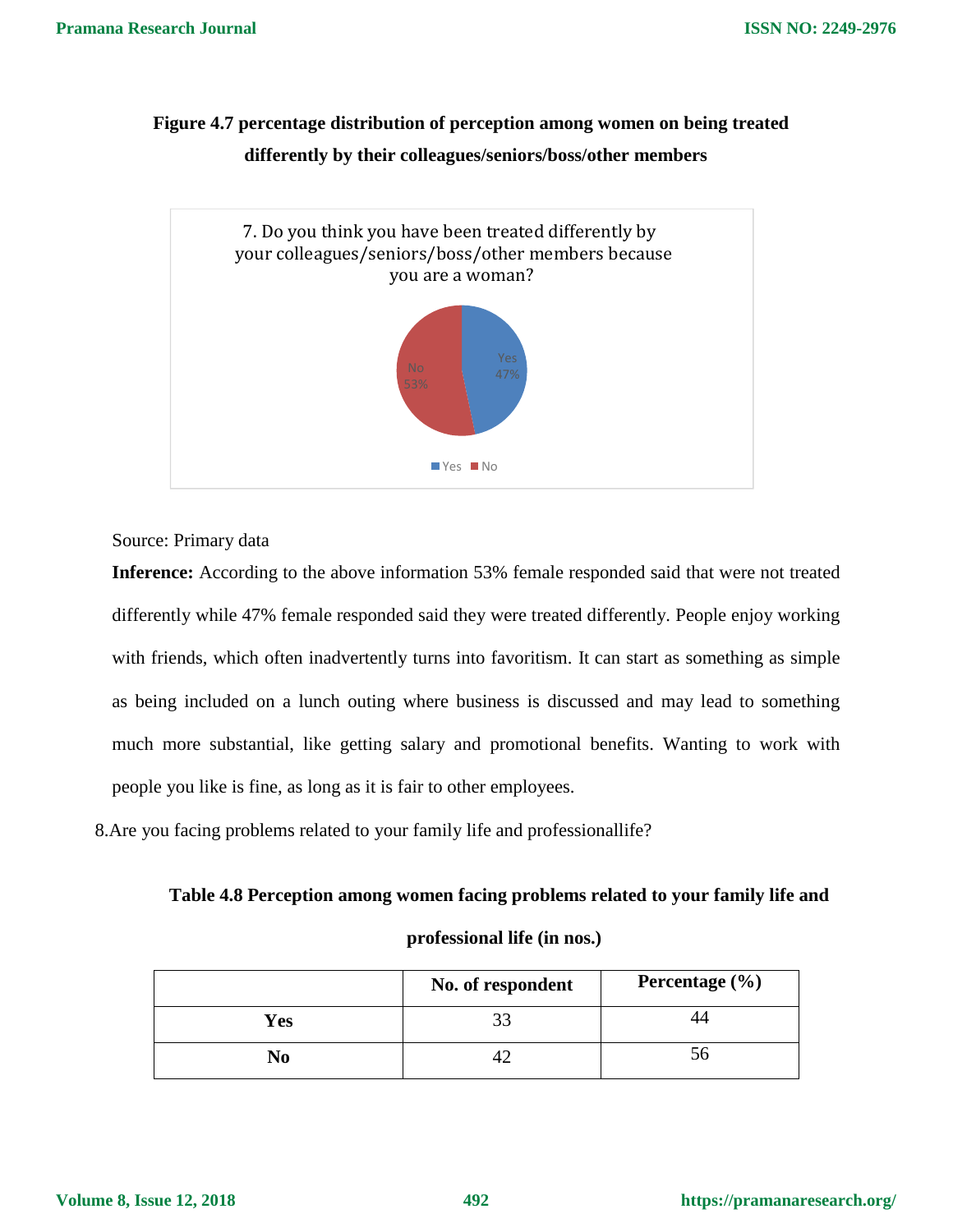

# **Figure 4.8 Percentage distribution of perception among women facing problems related to your family life and professional life**



Source: Primary Data

**Inference:** 56% females responded agreed they were not faced with any problems relating to family life and professional life. 44%females responded that they find it difficult to manage family life and professional life because they have to go home to the family and attend to the household chores and take care of their families. They wished for some definite coping strategies to aid them to carry all the work-load and still be able to take care of their private issues.

9.Do you feel financial independence gives you more respect in thesociety?

| Table 4.9 Perception among women on financial independence giving more respect in the |
|---------------------------------------------------------------------------------------|
| society (in nos.)                                                                     |

|     | No. of respondent | Percentage $(\% )$ |
|-----|-------------------|--------------------|
| Yes |                   |                    |
| No  |                   |                    |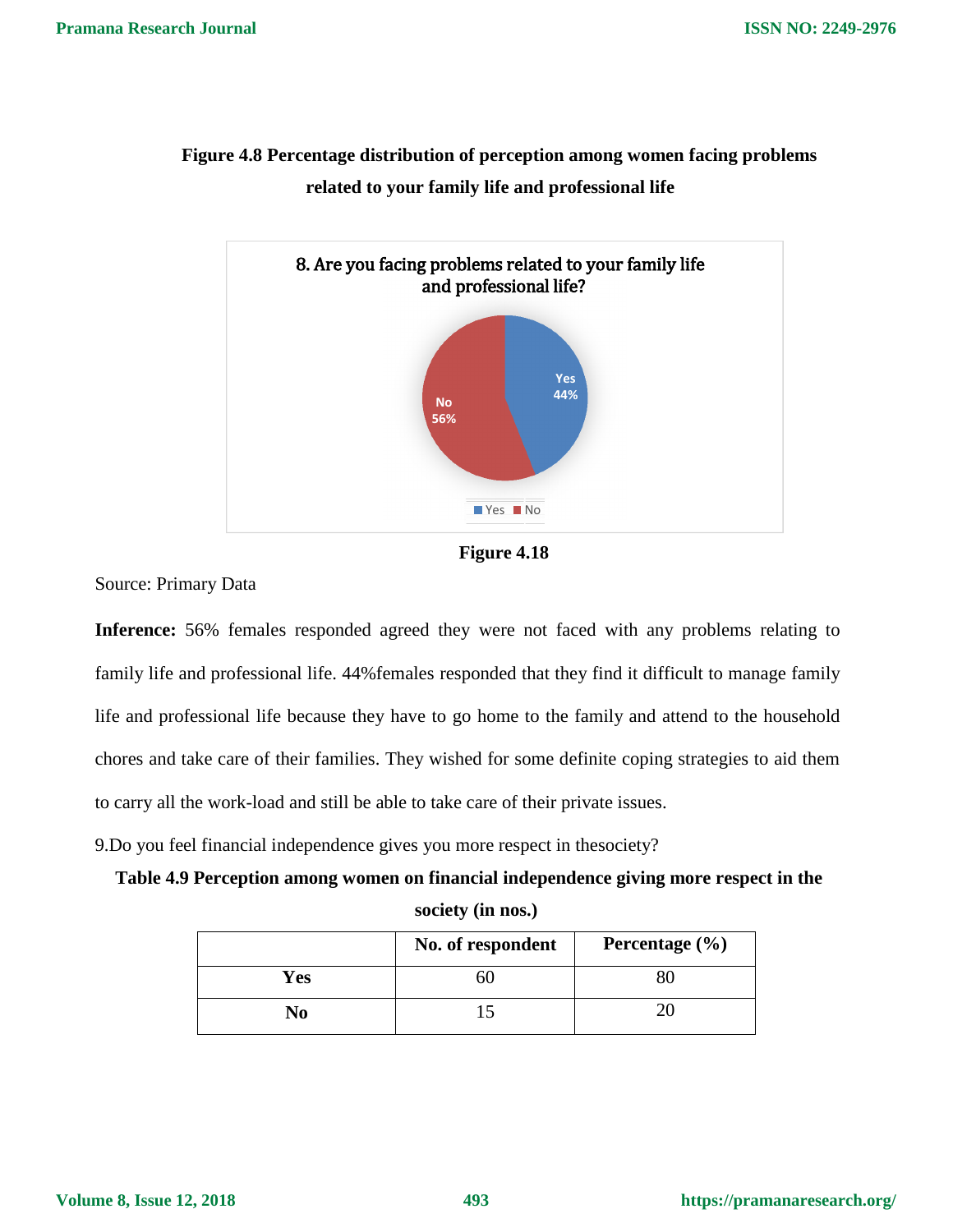# **Figure 4.9 Percentage distributions of perception among women of financial independence giving more respect in the society**



Source: Primary data

**Inference:** According to the above information 80% of the women responded said that financial independence gives them more respect in the society where as only 20% of the women responded did not agree to this. They felt that a perception of a sound character is also required to get respect. During the survey it was found that if you are a woman, being financially independent is very essential. It gives a woman a superior reputation and independence in the society

### **Interpretation of Qualitative Data**

Most of the working women said that as working women you will definitely suffer from problems. Health related problems like physical and mental stress, general weakness, excessive work load because of work pressure, family pressure etc. are all very real issues. Sometimes the stress is so profound that they feel like leaving their jobs but then they realize that these are all a part of life that they have to fight and endure, which ultimately makes them stronger. Gender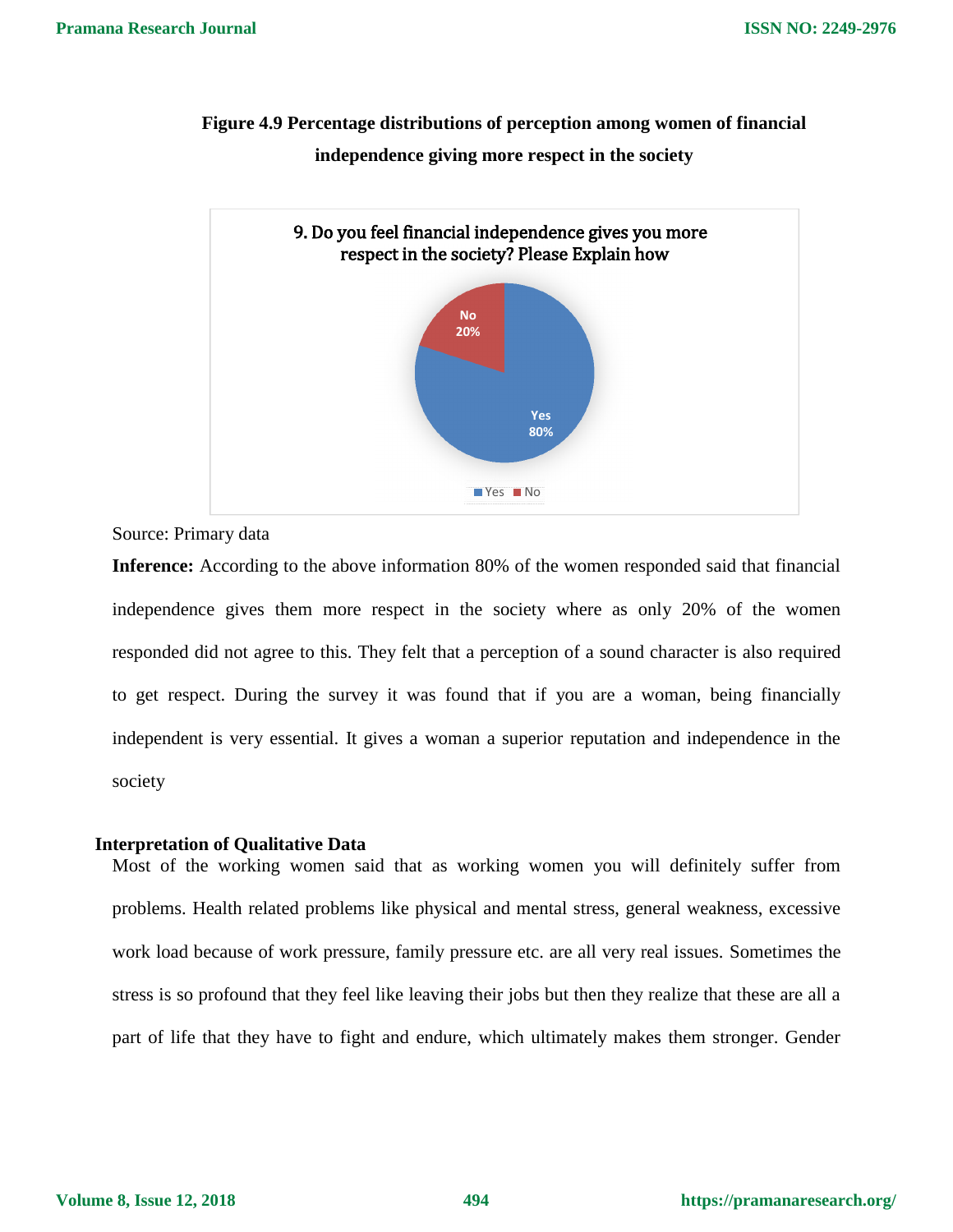**Pramana Research Journal**

**ISSN NO: 2249-2976**

discrimination also happens, men think that women are not capable enough to work properly and unable to take decision in a better way. One more interesting, but bitter fact that was revealed was that female colleagues also give mental stress, like indulging in jealous behavior, unnecessary gossip and rivalry. Several women also commented on injustice meted out to them by their female colleagues where they spread negative rumors about one's character and upbringing. They neither listen to, nor are they interested in listening to your side of the story, but simply continue with their comments, and any objection to that is met with arguments and unreasonable behavior. They try to harass by creating confusion and misunderstanding with superiors and complain about other females. Male members also try to extract sexual favors. If one is a single/divorcee/separated from husband, then other male members try to get close and if they do not a favorable response then they start talking spreading rumors casting aspersions on the woman's character and family. They resort to name-calling and ascribe certain derogatory names that influence others in the workplace. People become judgmental and become blind to one's good qualities, instead highlight only the bad ones. Not only male colleagues but also female colleagues resort to this kind of mental torture and harassment.

If working women work and get a higher post then people usually think that the woman has got the higher post because of favoritism and draw conclusions on her character rather than accepting her capability of achieving this kind of a position. Most of the women admitted to discrimination happening inside the workplace in a city like Bhubaneswar. In Bhubaneswar they face more mental pressure, health complications, depression, and criticism from male and female colleagues. But female colleagues are more personal in their criticism, they comment more on a colleague's character, standard of living, family matters, even dressing styles etc. Financial independence gives women more respect in the society. For a woman, being financially independent is very essential. It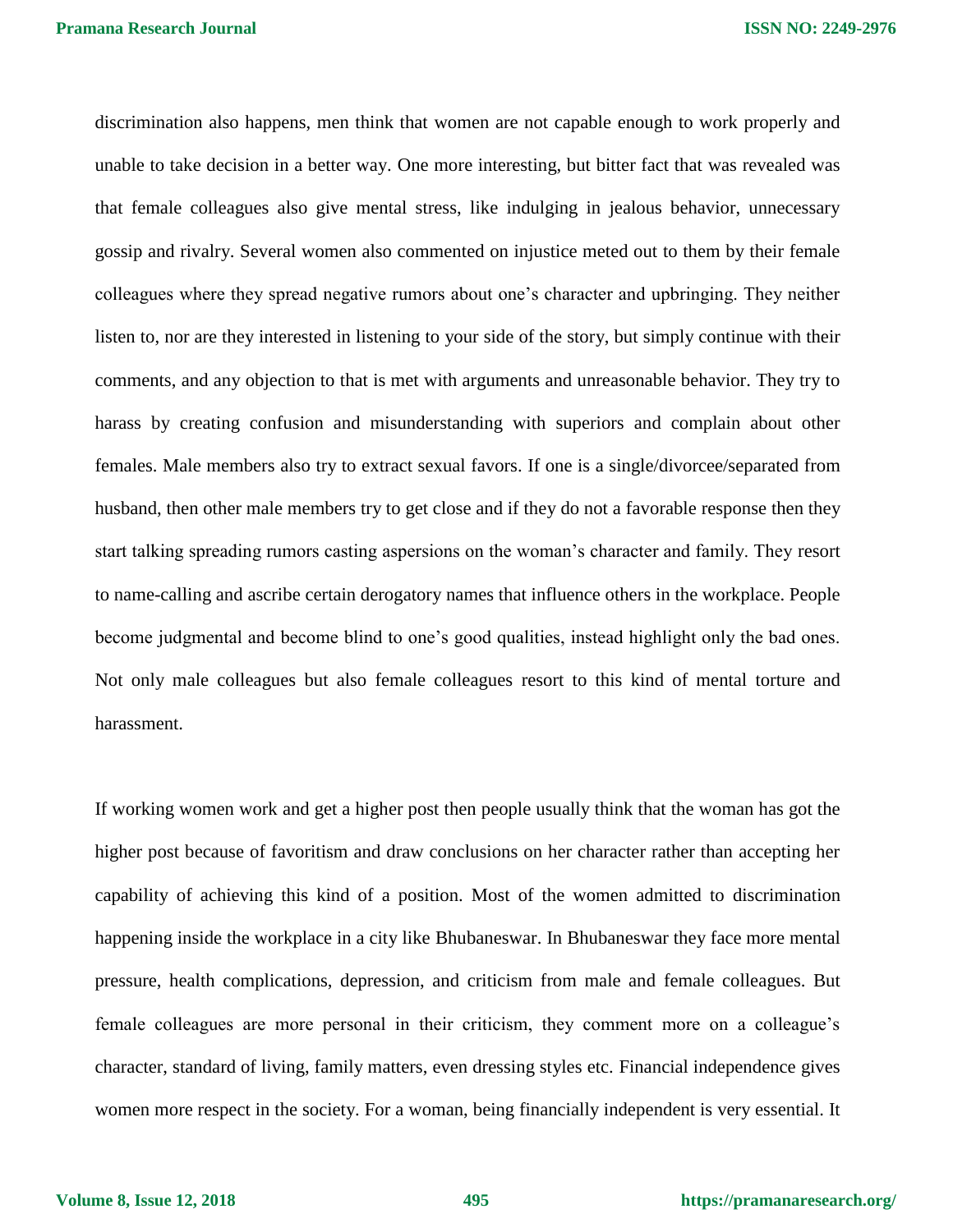enhances one's reputation and begets more freedom and independence in the society. Women feel self-empowered and better and it helps them in their economic and social status also.

### **Own Observations**

It was observed that different women have different perception of their needs, fears, frustrations etc. Some are happy with their jobs; some are frustrated because of harassment, both mental and physical; some women have a good job environment; some are highly depressed because of issues with their colleagues, both male and female. One interesting fact that was revealed was that those women who are more beautiful or have enough good personality and can carry themselves in a good way; people instantly draw a particular conclusion about their character that is highly negative. They think about her in a wrong way and assume that those women having a friendly kind of nature inside workplace male member generally think that kind of objects for them they can do anything withher.

### **Key Findings**

- 1. Working women face problems because of their female colleagues (jealousy, rivalry, competition etc.)
- 2. Colleagues, both men/women draw conclusions about women's character, sometimes without anybasis.
- 3. Financial independence gives women more respect in the society as perceived by the workingwomen.
- 4. Working women feel they are facing more mental pressure and depression than nonworkingwomen.
- 5. Workingwomenareforcedtoleavetheirsmallchildrenathomebecauseoftheirwork.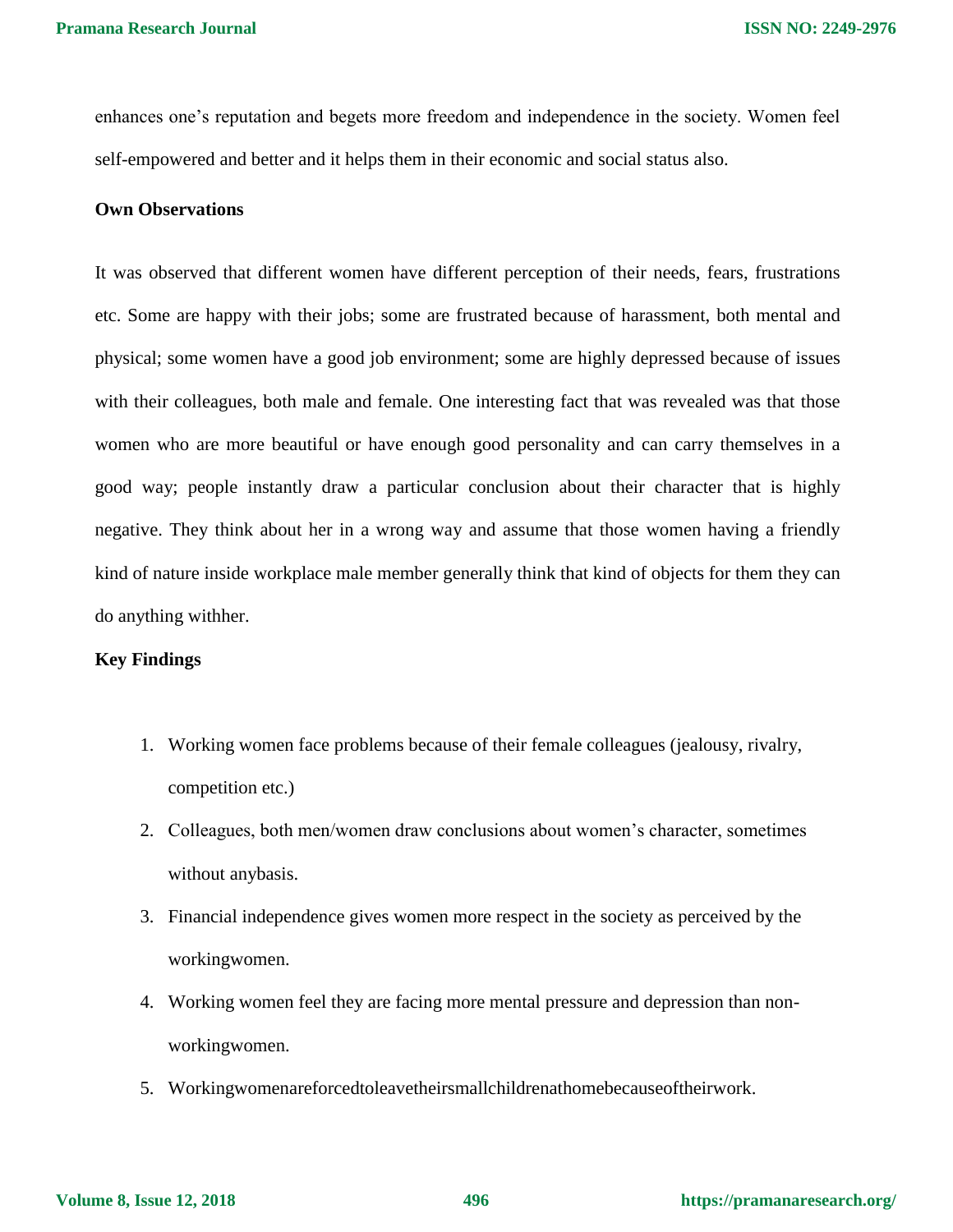## **Chapter 5**

#### **Conclusion and Recommendations**

Conclusions related to the challenges and problems faced by working women drawn from the analysis of responses: Professional women feel isolated and burdened by the simultaneous demands of their new aspirations on one side and the traditional way of life on the other. Women are discriminated against in all walks of life. Women are subjugated, dominated and exploited both at work places and home. Women are generally unable to give proper and quality time to households, kids and family. Females are also highly judgmental about other female colleagues and try to put one at any given opportunity.Women face problems leaving kids at home and going to office early in the morning.Child rearing problems are always faced by workingwomen.People make particular perception or draw conclusion about characters of working women.The social system cannot accept the new roles of women who end up feeling misunderstood and distressed.

### **Recommended Solutions**

- $\triangleright$  Partners can be more sensitive to women's needs, and counter tradition by helping their wives perform daily tasks and take care ofchildren.
- $\triangleright$  Organisations should have an internal code to ensure security of women employees and take measures to ensure that they discharge their job in a secureatmosphere.
- $\triangleright$  Governments should make it mandatory for companies to install Global Positioning System (GPS) in vehicles carrying women, in all industries which engage women in night shifts.
- $\triangleright$  Providing self-defence training to women; installing safety devices and CCTVs at the work place; undertaking police verification of cab drivers, security guardsetc.
- $\triangleright$  Child care facilities and Child care leave for working women should be provided by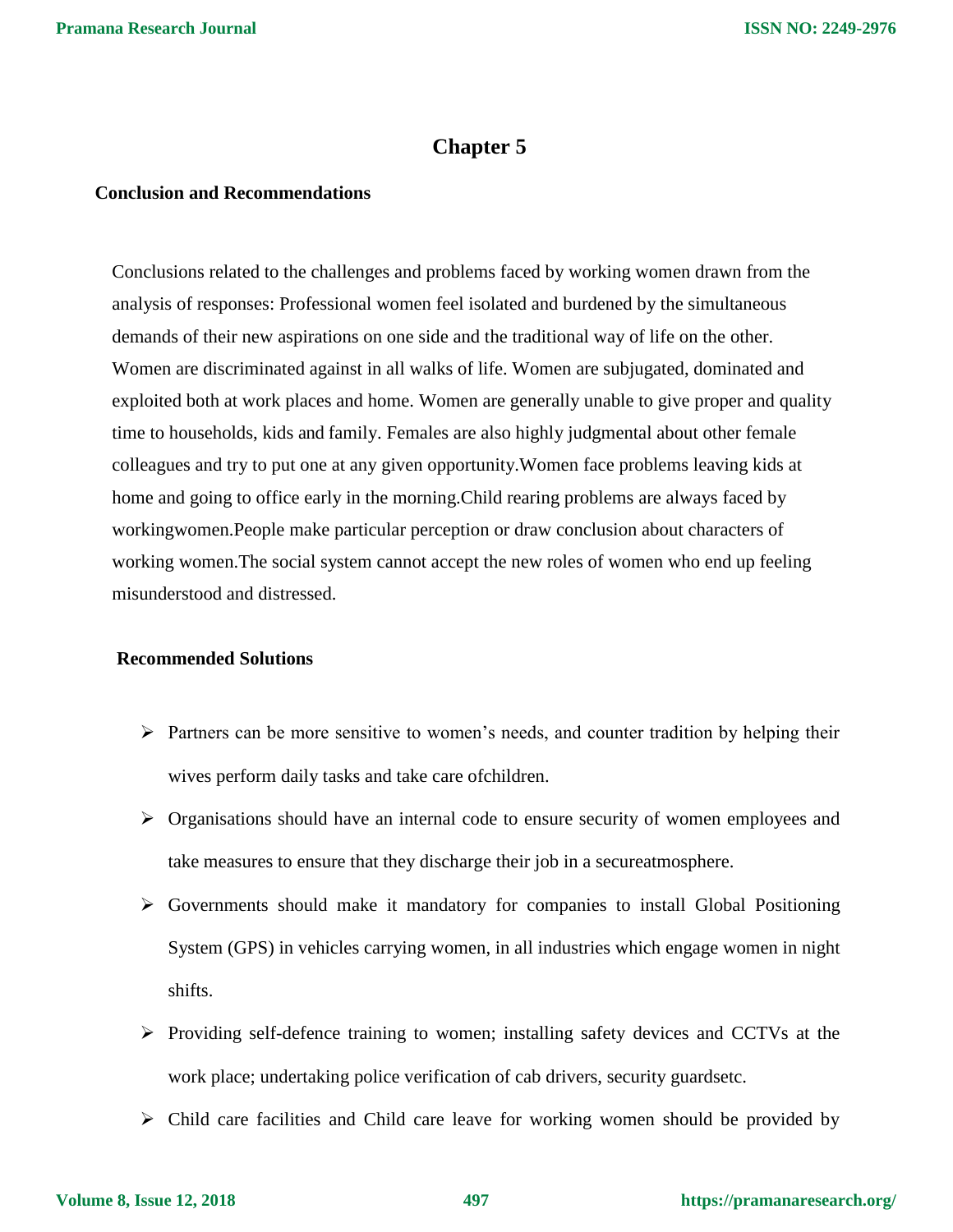every organisation.

 $\triangleright$  Flexible timing and Possibility to work from home are required for workingwomen.

In a patriarchal society like India a particular boundary exists only for women, and if they try to cross that boundary then people start maligning them. The general perception is that if some women are doing things differently, beyond people's limited imagination, and out of sync with traditional thinking, like going out for jobs, wearing different type of fashionable clothes, talking freely with male members etc., immediately they are branded as loose women. India probably has still a long way to go to make our workplaces free from any prejudices, abuses and harassments. Even then we can still try at solving some of the related issues and problems with some possible solutions that have been mentioned above so that women become stronger and are able to handle any adversesituations.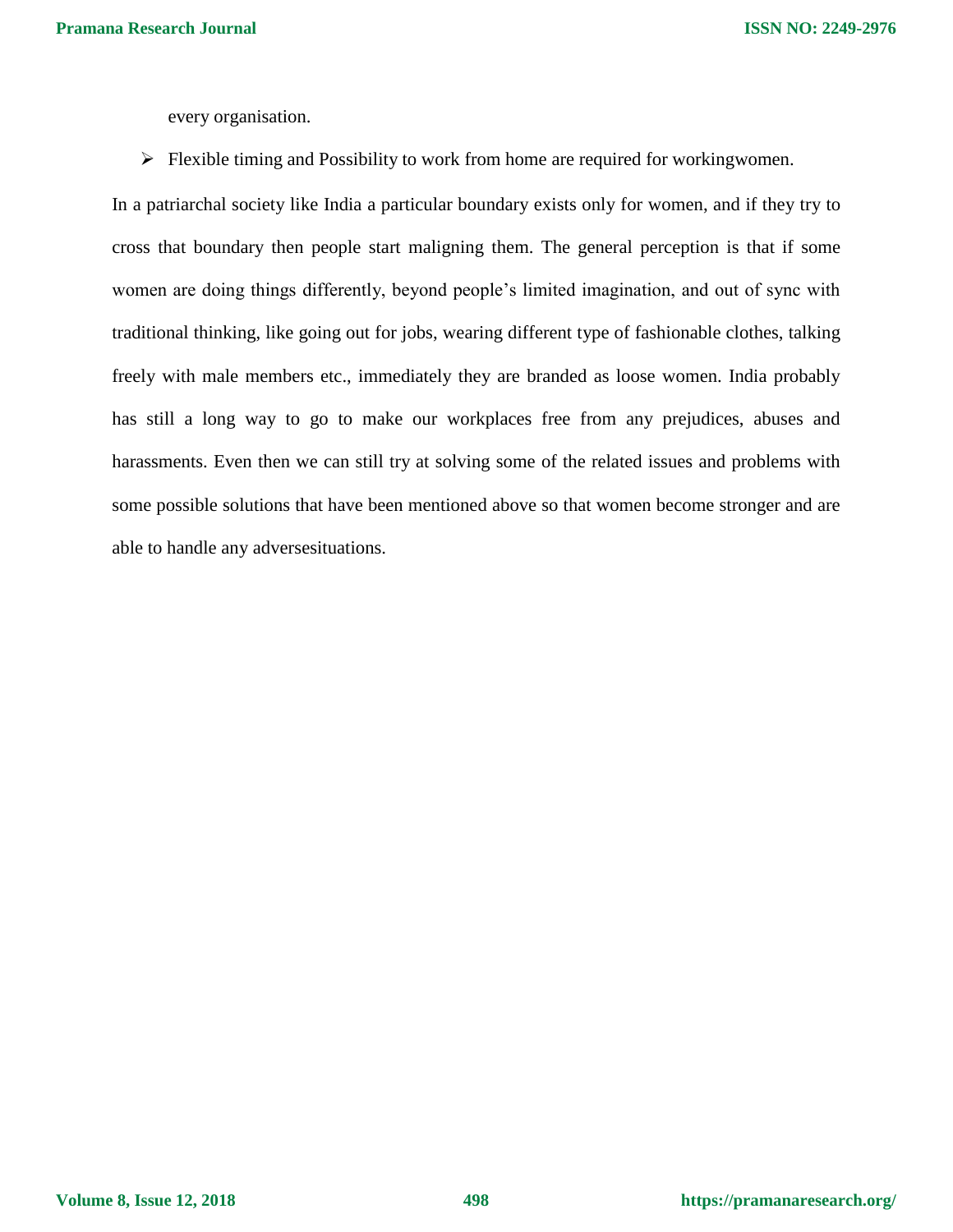### **REFFERENCES**

Agapiou, A. (2002). Perceptions of gender roles and attitudes toward work among male and female operatives in the Scottish construction industry. *Construction Management & Economics*, *20*(8),697-705.

Andal, N. (2002). *Women and Indian society: Options and constraints*. New Delhi: Rawat Publications.

Arnove, R. F., Torres, C. A., & Franz, S. (Eds.). (2012). *Comparative education: The dialectic of the global and the local*. Rowman & Littlefield Publishers.

Beck, L., & Keddie, N. R. (Eds.). (1980). *Women in the Muslim world* (Vol. 13). Cambridge: Harvard University Press.

Borooah, V. K., & Iyer, S. (2005). Vidya, Veda, and Varna: The influence of religion and caste on education in rural India. *The Journal of Development Studies*, *41*(8), 1369-1404.

Budhwar, P. S., Saini, D. S., & Bhatnagar, J. (2005). Women in Management in the New economic Environment: The case of India. *Asia Pacific Business Review*, *11*(2), 179-193.

Chakraborty, S. (2013). Empowering the Tribal Women through Education: Issue of Social Justice with Reference of West Bengal. *Afro Asian Journal of Anthropology and Social Policy*, *4*(1),24-28.

Chandra, S. K. (1993). Women's development: problems and prospects.

Colquitt, J. A., Conlon, D. E., Wesson, M. J., Porter, C. O., & Ng, K. Y. (2001). Justice at the millennium: a meta-analytic review of 25 years of organizational justice research. *Journal of applied psychology*, *86*(3), 425.

Dube, L. (2001). *Anthropological explorations in gender: Intersecting fields*. New Delhi: Sage Publications Pvt. Limited.

Engineer, A. A. (1989). *Communalism and communal violence in India: an analytical approach to Hindu-Muslim conflict*. New Delhi: Ajanta Publications.